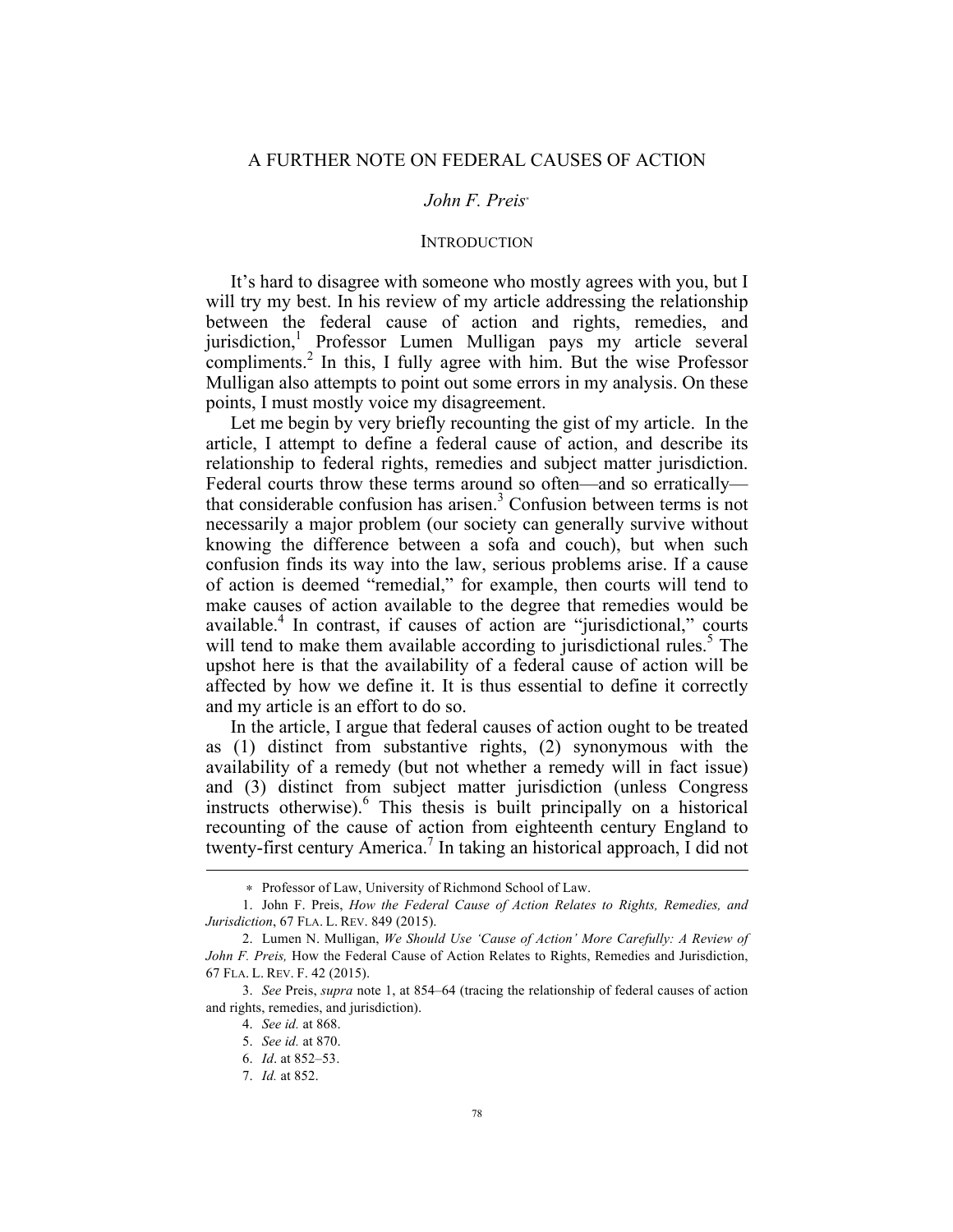mean to argue that federal courts are bound to adhere to centuries-old conceptions of the cause of action. I merely used history to show why the cause of action has taken on various identities and, further, why these identities have changed over time. By closely attending to these changes, we can better determine whether linguistic changes signal substantive changes in doctrine, or are simply loose language.

Professor Mulligan, as I noted at the outset, generally applauds my diagnosis of the problem as well my chosen remedy, but he does take issue with my conclusions in two respects. First, he disputes my claim that the cause of action can be jurisdictional in sovereign immunity cases.<sup>8</sup> Second, he disputes my claim that "the cause of action has been, and remains today, remedy specific."<sup>9</sup> I will address each of his concerns in turn.

#### I. THE CAUSE OF ACTION, JURISDICTION AND SOVEREIGN IMMUNITY

Although I briefly outlined my arguments above, it is necessary to explore my jurisdictional claims in a bit more detail before responding to Professor Mulligan. In my view, the federal cause of action should generally be considered distinct from jurisdiction. Thus, a plaintiff who alleges a violation of federal law but lacks a federal cause of action should have her claim dismissed on the merits, not dismissed for lack of jurisdiction.<sup>10</sup> This standard rule is subject to an exception, however. I explained in the article that the existence (or not) of sovereign immunity—a jurisdictional matter—often turns on the existence (or not) of a cause of action.<sup>11</sup> For instance, if Congress creates a right by enacting Statute X and then declares that "persons aggrieved by violations of Statute X may sue any state responsible for the violation," federal courts typically conclude that a state's sovereign immunity has been abrogated.<sup>12</sup> This is reasonable in my view because, if sovereign immunity is an immunity from suit (not just liability), then a statute that authorizes a suit signals Congress's desire that states have no immunity with regard to Statute X. The same logic applies when a state consents to suit (usually in exchange for federal funds)<sup>13</sup> or the federal

13. *See* Sossamon v. Texas, 131 S. Ct. 1651, 1657–58 (2011) (analyzing scope of cause of action against Texas to determine whether Texas waived its sovereign immunity).

 <sup>8.</sup> Mulligan, *supra* note 2, at 43.

<sup>9.</sup> *Id*. at 44 (quoting Preis, *supra* note 1, at 886).

<sup>10.</sup> *See* Preis, *supra* note 1, at 887–90.

<sup>11.</sup> *Id*. at 890–92 (discussing the relationship between federal causes of action and sovereign immunity).

<sup>12.</sup> *See, e.g.*, United States v. Georgia, 546 U.S. 151, 159 (2006) (holding that, "insofar as Title II [of the Americans with Disabilities Act] creates a private cause of action for damages against the States for conduct that *actually* violates the Fourteenth Amendment, Title II validly abrogates state sovereign immunity.").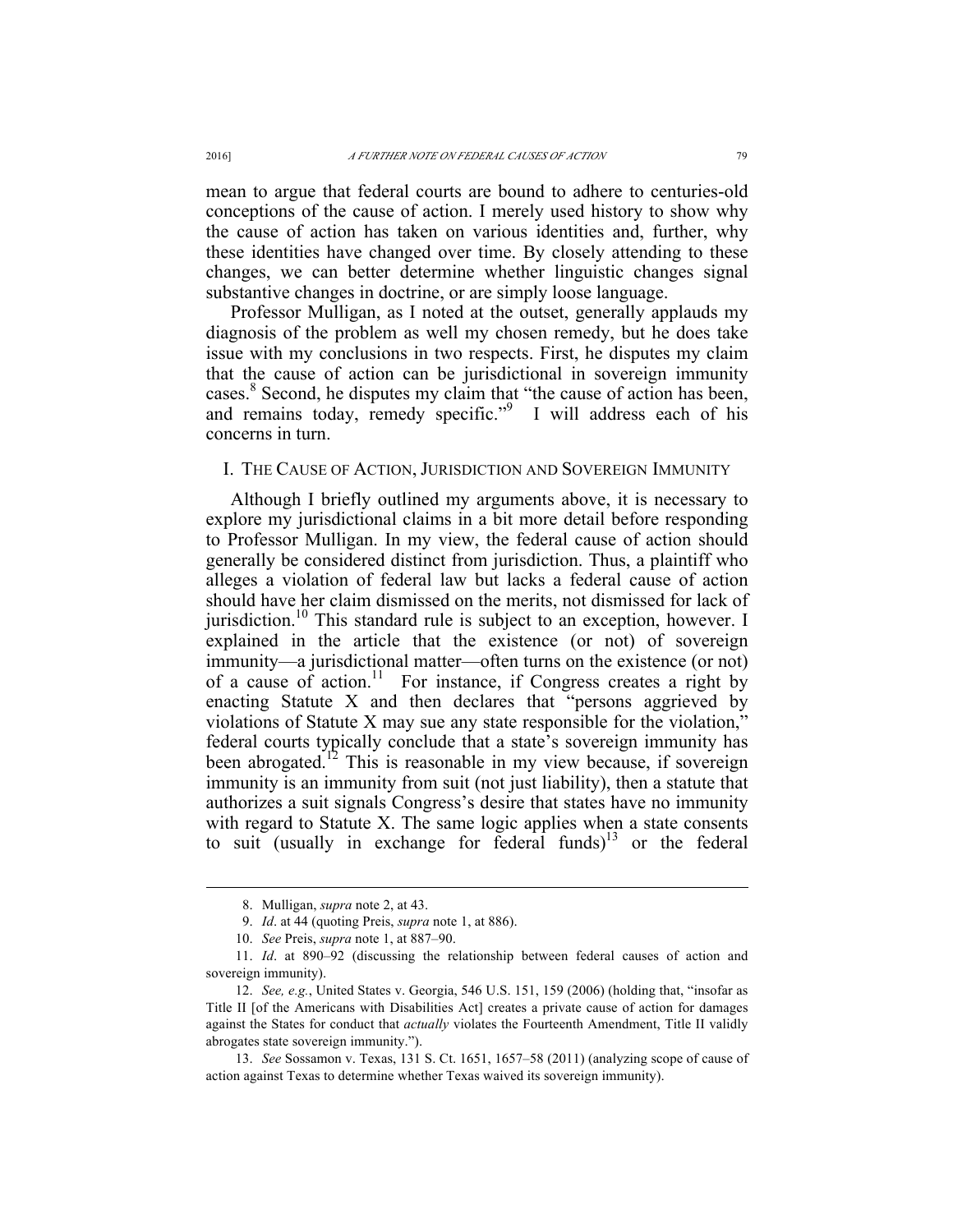government waives its own sovereign immunity.<sup>14</sup> In both of those situations, it is the cause of action that signifies the consent or waiver.

Based on these circumstances, I criticized the Supreme Court's frequent assertion that the "cause of action does not implicate subjectmatter jurisdiction."<sup>15</sup> In cases of abrogation, consent or waiver, the existence of sovereign immunity (and thus subject matter jurisdiction) often *does* turn on the existence of a cause of action.<sup>16</sup> To be sure, the creation of a cause of action is not the only way that sovereign immunity might disappear, but it is a common way and Congress, of course, is free to dictate whether and how the two concepts shall be linked.

Mulligan sees the matter differently. For him, the cause of action, to the extent it sometimes overlaps with sovereign immunity, does not render the cause of action jurisdictional. This is because sovereign immunity is, in his words, "a defense with jurisdictional implications."<sup>17</sup> What I take Mulligan to be arguing is that, because causes of action are normally plead by plaintiffs, and the absence of sovereign immunity is not normally plead by plaintiffs, it follows that the two are not related.

Mulligan is correct that sovereign immunity is a defense that, if accepted by the court, will result in a jurisdictional dismissal. I believe he is incorrect, however, in insisting that the defensive context in which the immunity issue is raised means that that issue is not related to the cause of action. It is irrelevant, in my mind, how the sovereign immunity issue arises.

Consider, for example, a suit against the federal government. To sue the government, one must locate a wavier of immunity.<sup>18</sup> One such waiver is found at 5 U.S.C. § 702. Importantly, § 702 *also* creates a cause of action. The relevant language is as follows:

A person suffering legal wrong [owing to federal agency action] is entitled to judicial review thereof. An action in a court of the United States seeking relief other than money damages . . . shall not be dismissed nor relief therein be denied on the ground that it is against the United States . . . .

 <sup>14.</sup> *See* Lane v. Pena, 518 U.S. 187, 191 (1996) (in damages action to enforce the Rehabilitation Act, analyzing the cause of action used to enforce the Act to determine whether the cause of action "establish[es] a waiver of the Federal Government's sovereign immunity against monetary damages awards for violations").

<sup>15.</sup> Verizon Md. Inc. v. Pub Serv. Comm'n of Md., 535 U.S. 635, 642–43 (2002).

<sup>16.</sup> Preis, *supra* note 1, at 891.

<sup>17.</sup> Mulligan, *supra* note 2, at 43.

<sup>18.</sup> *See* Preis, *supra* note 1, at 909.

<sup>19.</sup> 5 U.S.C. § 702 (2012).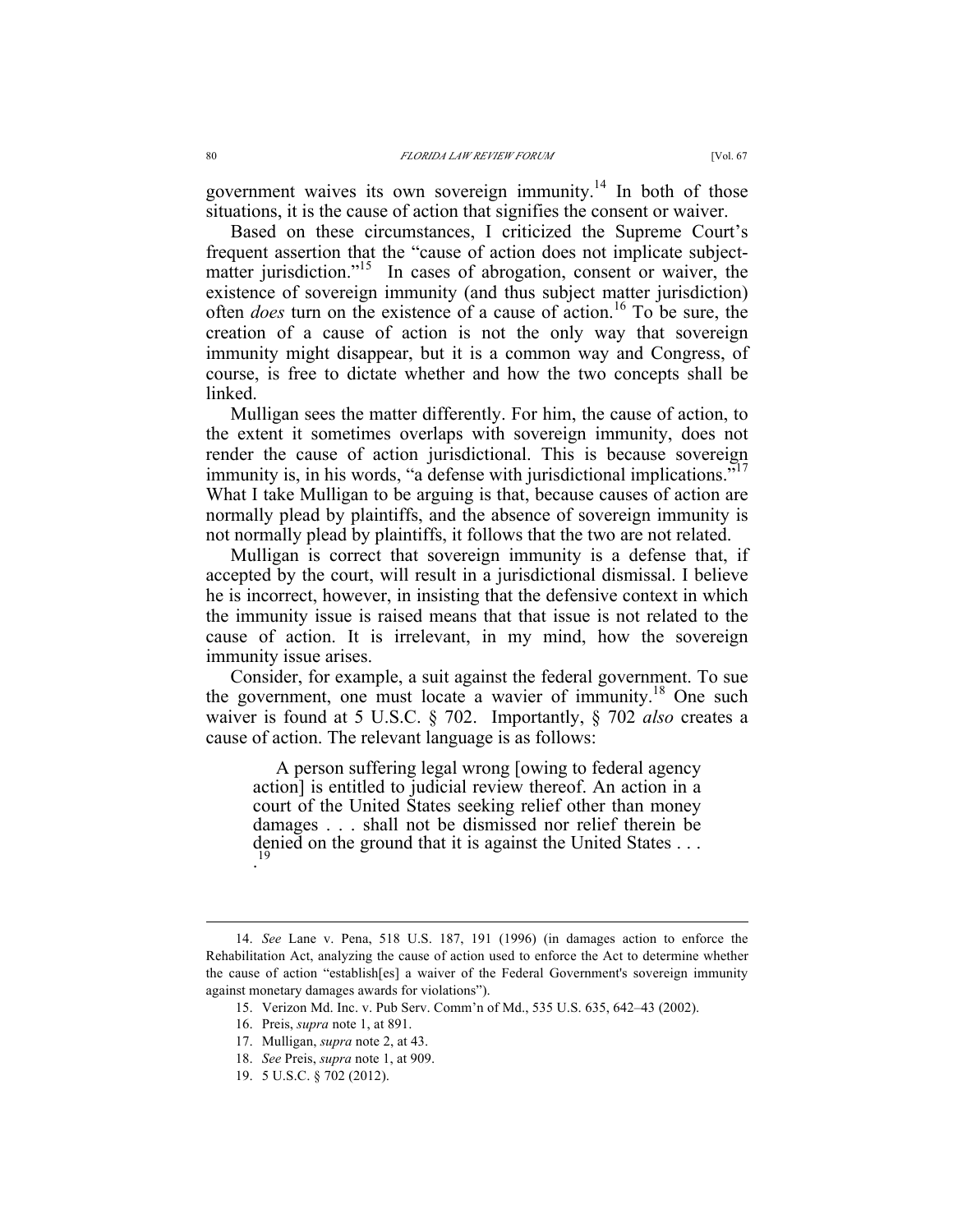Suppose that a plaintiff brings suit against a federal agency. The agency files a motion to dismiss making two arguments. First, the agency argues that the court lacks subject matter jurisdiction because the agency, as an arm of the federal government, is entitled to sovereign immunity. Second, the agency argues that the plaintiff's claim must be dismissed on the merits because she lacks a cause of action. The plaintiff responds to *both* arguments by pointing to a *single* provision: § 702. That section, the plaintiff argues, waives sovereign immunity by authorizing her to sue the government. In fact, the authorization of suit is *how* immunity has been waived. On these facts, the court should deny the government's motion to dismiss and explain that § 702 defeats both arguments for dismissal. Because § 702 provides the plaintiff with a cause of action *and* provides the court with jurisdiction, it follows that, in sovereign immunity cases at least, the cause of action can, and often does, implicate subject matter jurisdiction. This conclusion, moreover, is completely unaffected by the fact that the sovereign immunity issue was raised as a defense rather than plead by the plaintiff.

Of course, one could argue that referring to  $\S$  702 as a "single" provision" is artificial. The statutory provision, it might be said, actually contains two separate statements: The first statement, by authorizing "judicial review," creates a cause of action, and the second, by directing that such suits "shall not be dismissed," waives sovereign immunity. More to the point, if Congress were to separate the two provisions into  $\S$ 702 and § 703, one could hardly argue that the cause of action in § 702 also created subject matter jurisdiction.

I agree, but this argument does not defeat my central claim, which is that Congress, if it desires, can make causes of action jurisdictional. Congress's frequent practice in the realm of sovereign immunity is to link the two,<sup>20</sup> but the inquiry will always be one of statutory interpretation. Reasonable people can differ about whether the two provisions of § 702 are inextricably linked or simply separate concepts couched in the same section. If the first provision ended in a semi colon or a comma, the connection between the two provisions might be strengthened. Similarly, if the second provision was never enacted, courts might reasonably conclude—as they have before—that the first provision implicitly addressed sovereign immunity on its own.<sup>21</sup> One need not agree with any of these interpretations to agree with the core of

 <sup>20.</sup> Preis, *supra* note 1, at 890–92.

<sup>21.</sup> *See* Bd. of Trs. of Univ. of Ala. v. Garrett, 531 U.S. 356, 374 (2001) (holding that sovereign immunity was offended by Congress's attempt, in the Americans with Disabilities Act, to "authorize private individuals to recover money damages against the States"); *see also*  Lane v. Pena, 518 U.S. 187, 192 (1996) (analyzing the Rehabilitation Act's cause of action to determine whether "the Federal Government's [waiver of] sovereign immunity [was] unequivocally expressed in statutory text").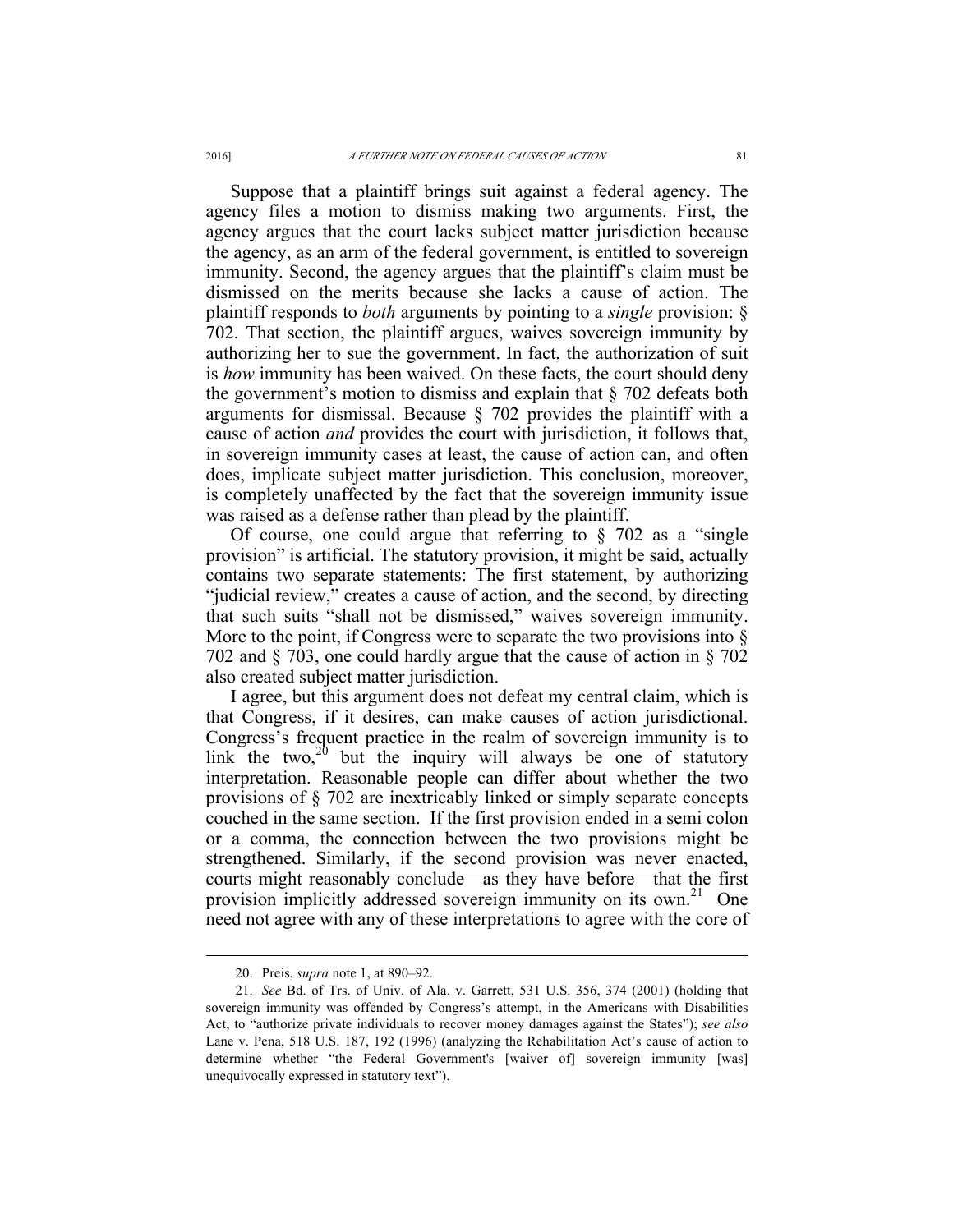my claim, however; one need only accept that, at some point, the text will be clear enough for a court to conclude that a single provision both creates a cause of action and jurisdiction.

## II. THE CAUSE OF ACTION AND REMEDIES

Professor Mulligan also takes issue with my claim about the relationship between the cause of action and remedies.<sup>22</sup> In my article, I criticized the Court's frequent statement that "the question whether a litigant has a cause of action is analytically distinct and prior to what relief, if any, a litigant may be entitled to receive.<sup> $22$ </sup> In response to this, I demonstrated that when a federal court asks whether a cause of action exists, it is in fact asking whether a particular remedy is available. Take, for example, *Bivens* actions.<sup>24</sup> When a court considers whether to imply a *Bivens* action, it is in fact asking whether a plaintiff ought to be able to obtain damages for the harm alleged.<sup>25</sup> It is impossible to read the Court's *Bivens* cases and conclude that "what relief, if any, a litigant may be entitled to receive" has no role to play.<sup>26</sup> Based on this and other examples, I argued that the "cause of action has been, and remains today, remedy-specific."<sup>27</sup> That is, "a plaintiff may have a cause of action for injunctive relief but not damages."28

This claim got Mulligan's attention. He agrees that, in the field of constitutional rights, causes of action are often tied to a particular type of remedy. But he thinks my point is too strong when it comes to causes of action to enforce statutory rights. "[O]nce one ventures beyond the rarified air of constitutional torts," Mulligan argues, "one finds that the Court often applies the maxim [that when a] . . . federal statute provides for a general right to sue . . . , federal courts may use any available remedy to make good the wrong done."<sup>29</sup> Mulligan's point, as I read it, is that causes of action are sometimes silent on which remedies can issue and that, when they are, courts can and do assume that they have the power to issue whichever remedy seems appropriate. If this is true, then it can hardly be said that causes of action are "remedy specific."

Mulligan is correct in part. He is undoubtedly correct that causes of action do not always specify a particular remedy and that, when the cause of action is silent on the matter of remedy, federal courts are left

 <sup>22.</sup> Mulligan, *supra* note 2, at 44.

<sup>23.</sup> Davis v. Passman, 442 U.S. 228, 239 (1979) (internal quotation marks omitted).

<sup>24.</sup> Bivens v. Six Unknown Named Agents of Fed. Bureau of Narcotics, 403 U.S. 388 (1971).

<sup>25.</sup> *Id.* at 388.

<sup>26.</sup> *Davis*, 442 U.S. at 239.

<sup>27.</sup> Preis, *supra* note 1, at 886.

<sup>28.</sup> *Id*.

<sup>29.</sup> Mulligan, *supra* note 2, at 44 (quoting Bell v. Hood, 327 U.S. 678, 684 (1946)).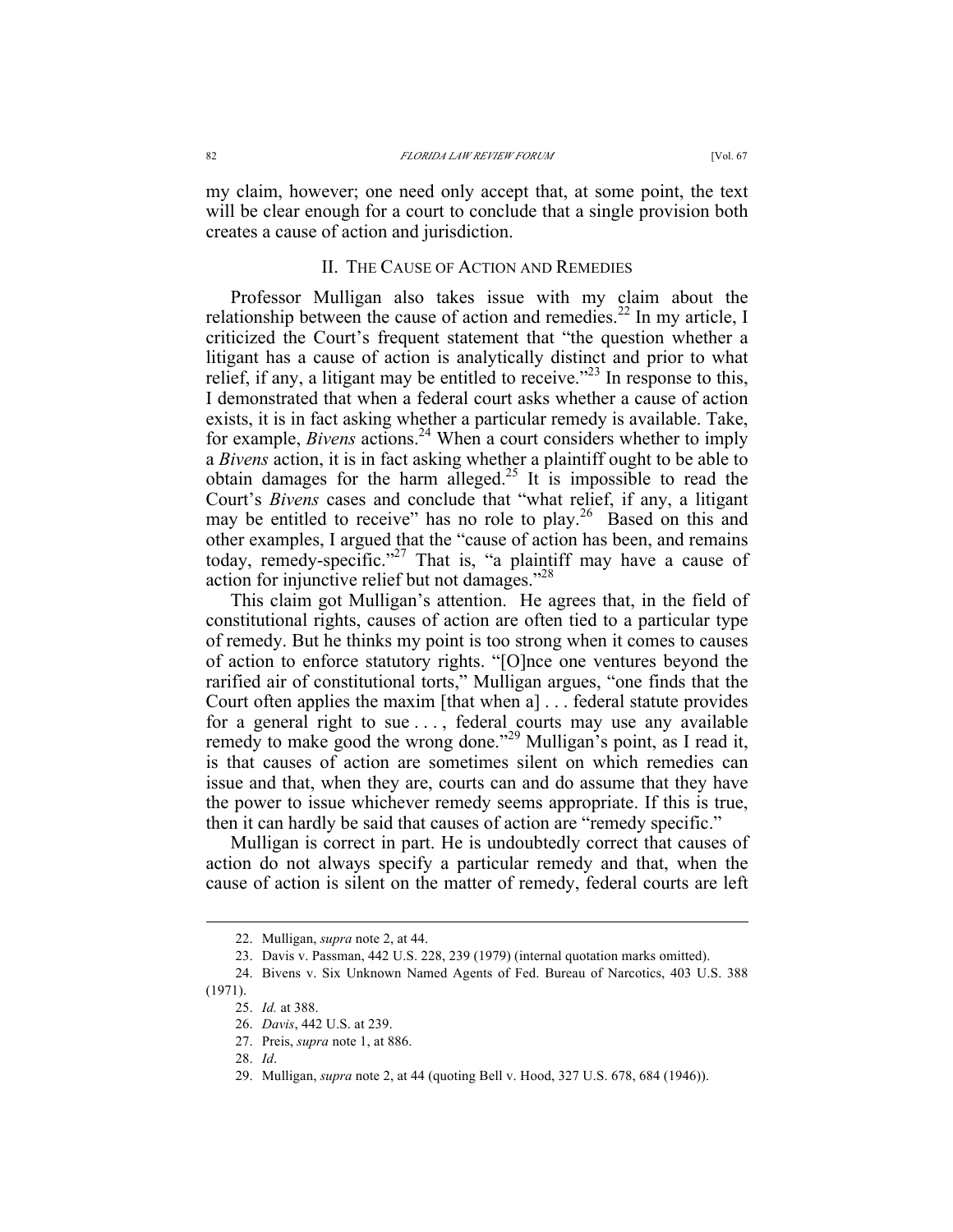to determine on their own the appropriate remedy. Thus, to the extent that my article implies that *every* cause of action is remedy specific, I overstated the case. But I think Mulligan overstates his case as well. I do not think that the Court "often" finds statutory causes of action silent on the issue of which remedies are available. Indeed, I think that situation is quite uncommon.

Consider, for example, *Sossamon v. Texas*. <sup>30</sup> The question presented in *Sossamon* was whether a plaintiff could pursue a damages action against a state for a violation of the Religious Land Use and Institutionalized Persons Act  $(RLUUPA)^{31}$  The case turned on the interpretation of the following cause or action: "A person may assert a violation of [RLUIPA] as a claim or defense in a judicial proceeding and obtain appropriate relief against a government." $32$ 

The question for the Court was whether the words "appropriate relief" in the cause of action included damages. The plaintiff argued that a damages action was permissible because, as stated in *Bell v. Hood*, when a "federal statute provides for a general right to sue . . . , federal courts may use any available remedy to make good the wrong done."<sup>33</sup> In other words, the plaintiff believed that the cause of action was silent on the issue of remedies.

The Court explicitly rejected that argument. The statute was *not* silent on the issue of remedies. $34$  Indeed, the statute explicitly spoke of remedies by authorizing "appropriate relief." Thus, the Court did not conclude it was free to "use any available remedy" but instead followed the text wherever it led. In this case, the Court reasoned that "the word 'appropriate' is inherently context-dependent" and further that "[t]he context here—where the defendant is a sovereign—suggests, if anything, that monetary damages are not 'suitable' or 'proper.<sup>355</sup>

*Sossamon* illustrates how a cause of action that does not explicitly mention damages or injunctive relief can still speak to those matters. Put differently, *Sossamon* shows how rarely a cause of action will be deemed silent on the issue of remedies. Causes of action that speak of "appropriate relief" are common and the Supreme Court has interpreted these causes of action with traditional tools of statutory interpretation, rather than assumed that they offer the court a blank slip to issue

 <sup>30.</sup> 131 S. Ct. 1651 (2011).

<sup>31.</sup> *Id.* at 1655.

<sup>32.</sup> 42 U.S.C. § 2000cc–2(a).

<sup>33.</sup> Bell v. Hood, 327 U.S. 678, 684 (1946)

<sup>34.</sup> *Sossamon*, 131 S. Ct at 1651 (stating that a court's authority to issue any available remedy only arises when there is no text to interpret).

<sup>35.</sup> *Id.* at 1659. Absent waiver or abrogation, states are not suable in federal court for monetary relief. *See* Edelman v. Jordan, 415 U.S. 651, 672–73. (1974).